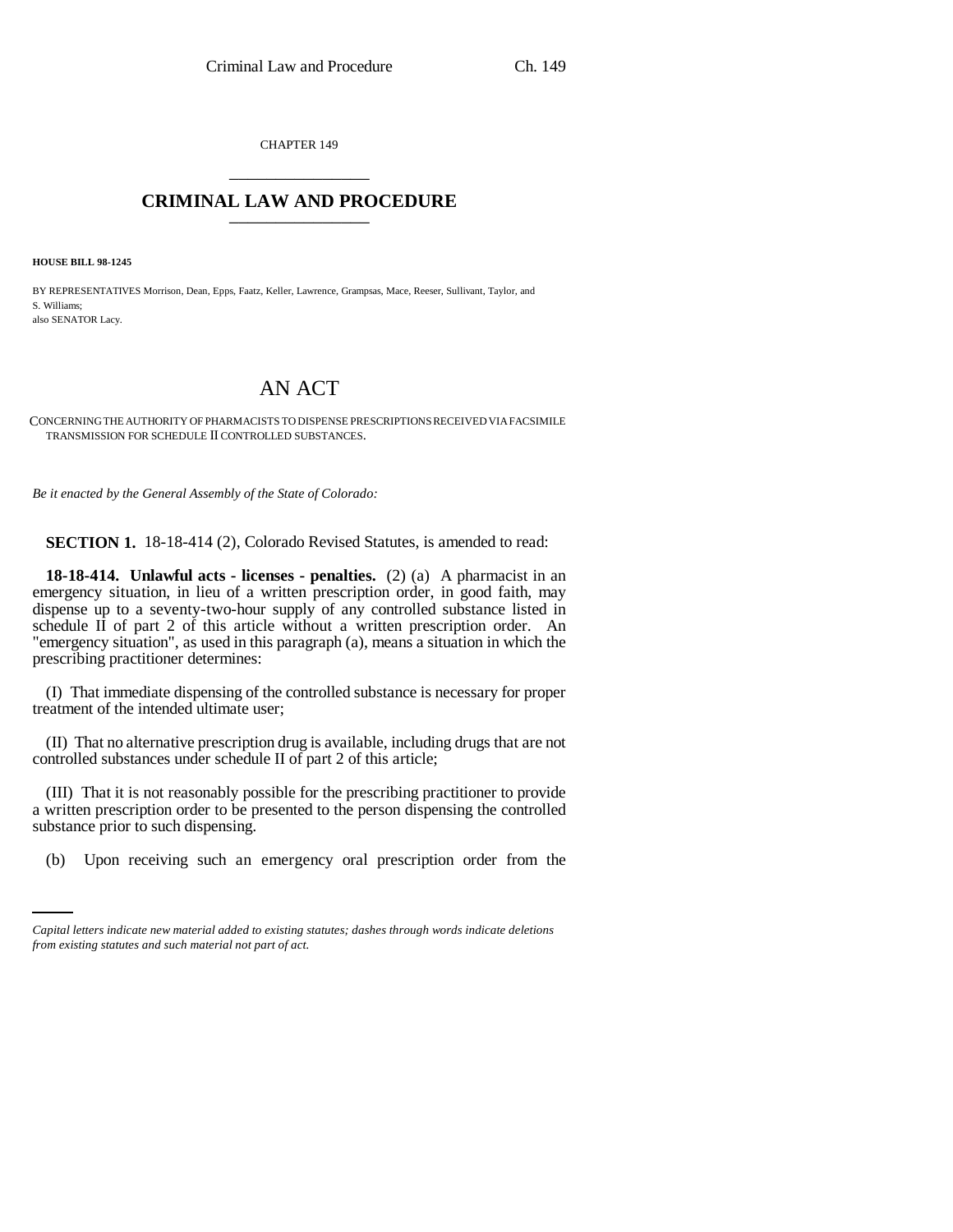## Ch. 149 Criminal Law and Procedure

practitioner, the pharmacist shall immediately reduce the prescription order to writing and shall write on its face "authorization for emergency dispensing" and the date and time of dispensing of the oral prescription. The prescribing practitioner shall reduce THE PRESCRIPTION ORDER to writing and deliver the prescription order in person, by facsimile transmission if the order is delivered to a long-term care facility AS PROVIDED IN PARAGRAPH (c) OF THIS SUBSECTION (2), or by mail to the pharmacist within seventy-two hours. If delivered by mail, the envelope must be postmarked within seventy-two hours of prescribing. If the federal drug enforcement administration promulgates regulations authorizing the transmission of prescriptions for schedule II controlled substances for hospice patients via facsimile equipment, the prescribing practitioner may deliver the prescription order for an emergency oral prescription order to the pharmacist by facsimile transmission within seventy-two hours of prescribing. The pharmacist, upon receipt of the prescription order, shall attach the prescription order to the oral prescription order which THAT has been reduced to writing. The pharmacist shall notify the board if the prescribing practitioner fails to deliver the written prescription order to the pharmacist. For purposes of this paragraph (b), "hospice patient" means an individual who is receiving hospice care from an entity licensed and regulated by the department of public health and environment pursuant to sections  $25-1-107(1)(1)$  (I) and  $25-3-101$ ,  $\overline{C.R.S.}$ 

(c) (I) A PRESCRIPTION FOR A CONTROLLED SUBSTANCE LISTED IN SCHEDULE II OF PART 2 OF THIS ARTICLE MAY BE TRANSMITTED VIA FACSIMILE EQUIPMENT, SO LONG AS THE ORIGINAL WRITTEN, SIGNED PRESCRIPTION IS PRESENTED TO THE PHARMACIST FOR REVIEW PRIOR TO THE ACTUAL DISPENSING OF THE CONTROLLED SUBSTANCE, EXCEPT AS PROVIDED IN SUBPARAGRAPH (II) OF THIS PARAGRAPH (c).

(II) A PRESCRIPTION WRITTEN FOR A SCHEDULE II CONTROLLED SUBSTANCE FOR A HOSPICE PATIENT OR FOR A RESIDENT OF A LONG-TERM CARE FACILITY OR FOR THE DIRECT HOME ADMINISTRATION TO A PATIENT BY PARENTERAL, INTRAVENOUS, INTRAMUSCULAR, SUBCUTANEOUS, OR INTRASPINAL INFUSION (INFUSION DRUG THERAPY) MAY BE TRANSMITTED BY THE PRACTITIONER OR THE PRACTITIONER'S AGENT TO THE DISPENSING PHARMACY OR PHARMACIST BY FACSIMILE TRANSMISSION. THE PRACTITIONER OR THE PRACTITIONER'S AGENT SHALL NOTE ON THE PRESCRIPTION THAT THE PATIENT IS A HOSPICE PATIENT OR A RESIDENT IN A LONG-TERM CARE FACILITY OR A PATIENT RECEIVING INFUSION DRUG THERAPY. THE FACSIMILE SERVES AS THE ORIGINAL WRITTEN PRESCRIPTION FOR PURPOSES OF THIS SECTION AND SHALL BE MAINTAINED AS SPECIFIED BY THE BOARD.

(III) FOR THE PURPOSES OF THIS PARAGRAPH (c):

(A) "HOSPICE PATIENT" MEANS AN INDIVIDUAL WHO IS RECEIVING HOSPICE CARE FROM AN ENTITY LICENSED AND REGULATED BY THE DEPARTMENT OF PUBLIC HEALTH AND ENVIRONMENT PURSUANT TO SECTIONS 25-1-107(1) (l) (I) AND 25-3-101,C.R.S.

(B) "LONG-TERM CARE FACILITY" MEANS A FACILITY THAT IS LICENSED AND REGULATED AS A SKILLED NURSING FACILITY OR NURSING CARE FACILITY BY THE DEPARTMENT OF PUBLIC HEALTH AND ENVIRONMENT PURSUANT TO SECTIONS 25-1-107 (1) (l) (I) AND 25-3-101, C.R.S.

**SECTION 2.** 18-18-308 (2), Colorado Revised Statutes, is amended to read: